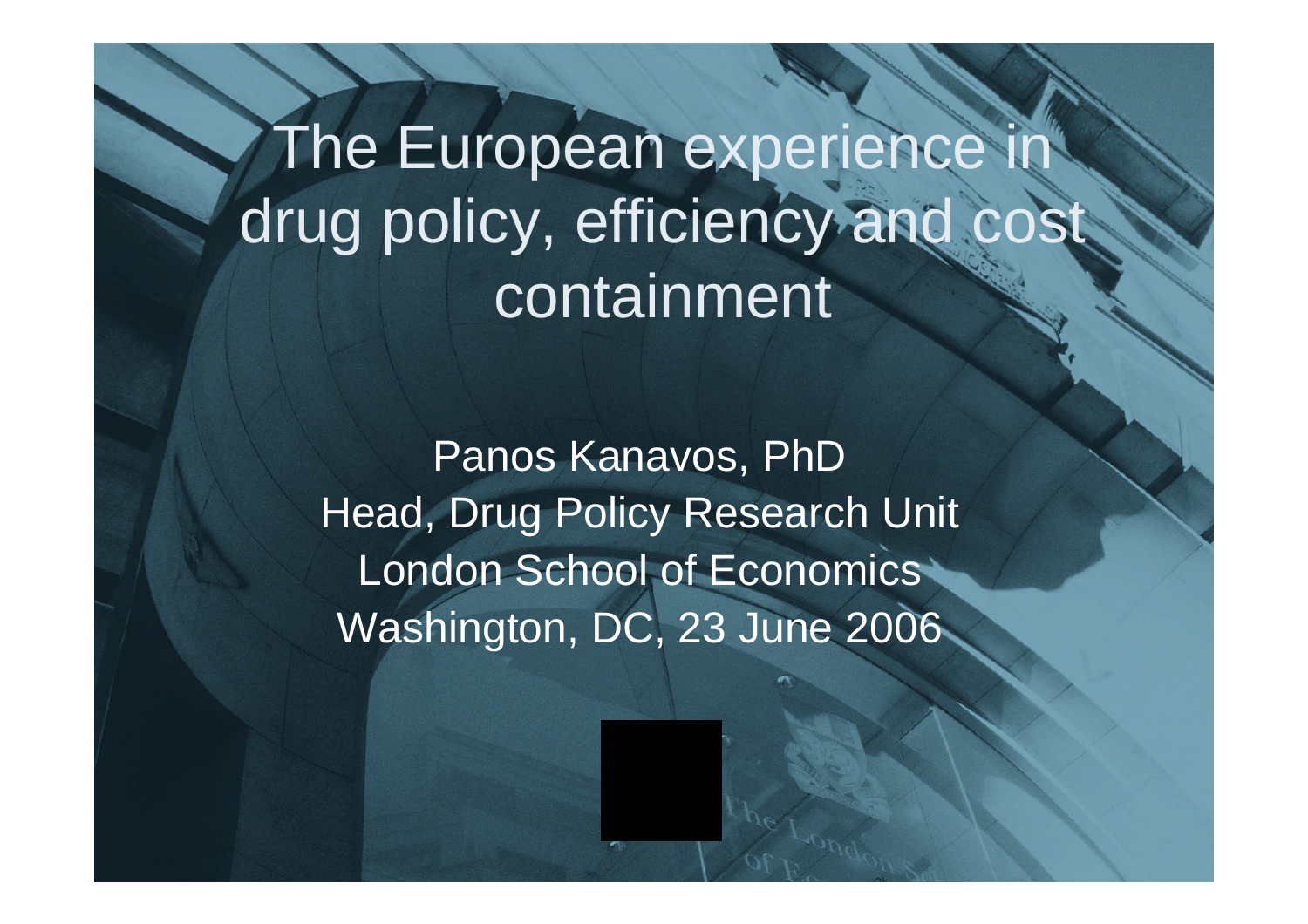### **Regulatory Framework for European Pharmaceutical Markets**

#### DEMAND-SIDE REGULATION AND INCENTIVES

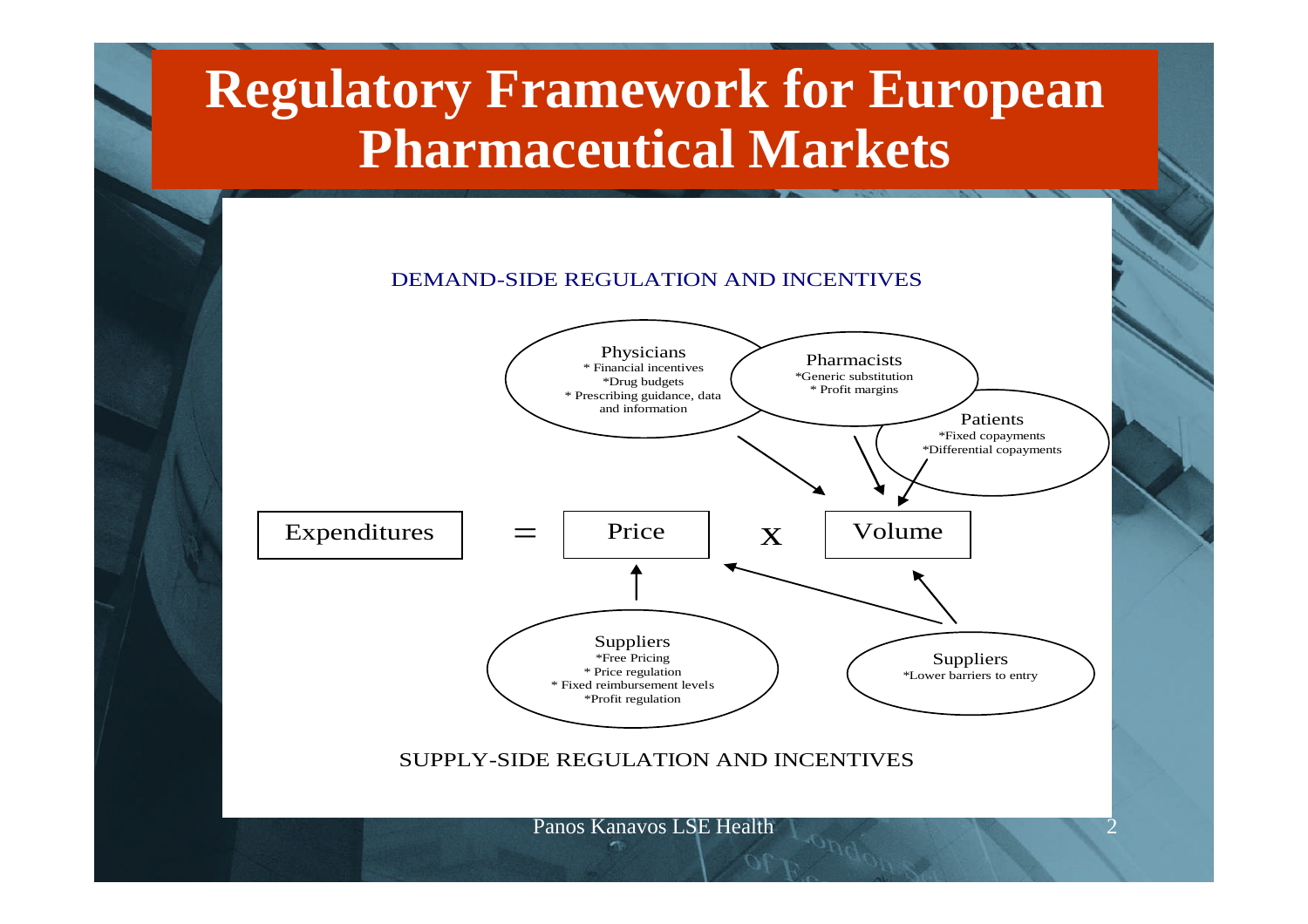## **Approaches to drug regulation: EU**

| <b>Measure</b>                               | <b>In-patent drugs</b>                                                                                                                                                                 | Off-patent drugs                                                                                                        |
|----------------------------------------------|----------------------------------------------------------------------------------------------------------------------------------------------------------------------------------------|-------------------------------------------------------------------------------------------------------------------------|
| <b>Free Pricing</b>                          | Germany, France(?), Malta, UK                                                                                                                                                          | <b>UK</b>                                                                                                               |
| <b>Direct price</b><br>controls              | <b>Austria, Finland, France, Cyprus,</b><br>Greece, Ireland, Italy, Spain<br><b>Netherlands, Portugal, Baltics,</b><br><b>Sweden, Poland, Czech, Hungary,</b><br>Slovakia, Slovenia    | <b>Austria, Finland, Greece,</b><br><b>Ireland, Netherlands, Sweden</b>                                                 |
| <b>International</b><br>price<br>comparisons | Austria, Belgium, Denmark,<br><b>Finland, Greece, Ireland, Italy,</b><br><b>Netherlands, Portugal, Spain,</b><br><b>Sweden, Baltics, Poland, Czech,</b><br>Hungary, Slovakia, Slovenia | Austria, Belgium, Denmark,<br><b>Finland, Greece, Ireland,</b><br><b>Netherlands, Portugal, Spain,</b><br><b>Sweden</b> |
| <b>Profit control</b>                        | <b>UK</b>                                                                                                                                                                              |                                                                                                                         |
| <b>Reference pricing</b>                     | <b>Netherlands, Hungary, Germany</b>                                                                                                                                                   | <b>Belgium, Denmark, France,</b><br><b>Germany, Italy, Portugal,</b><br>Spain, UK                                       |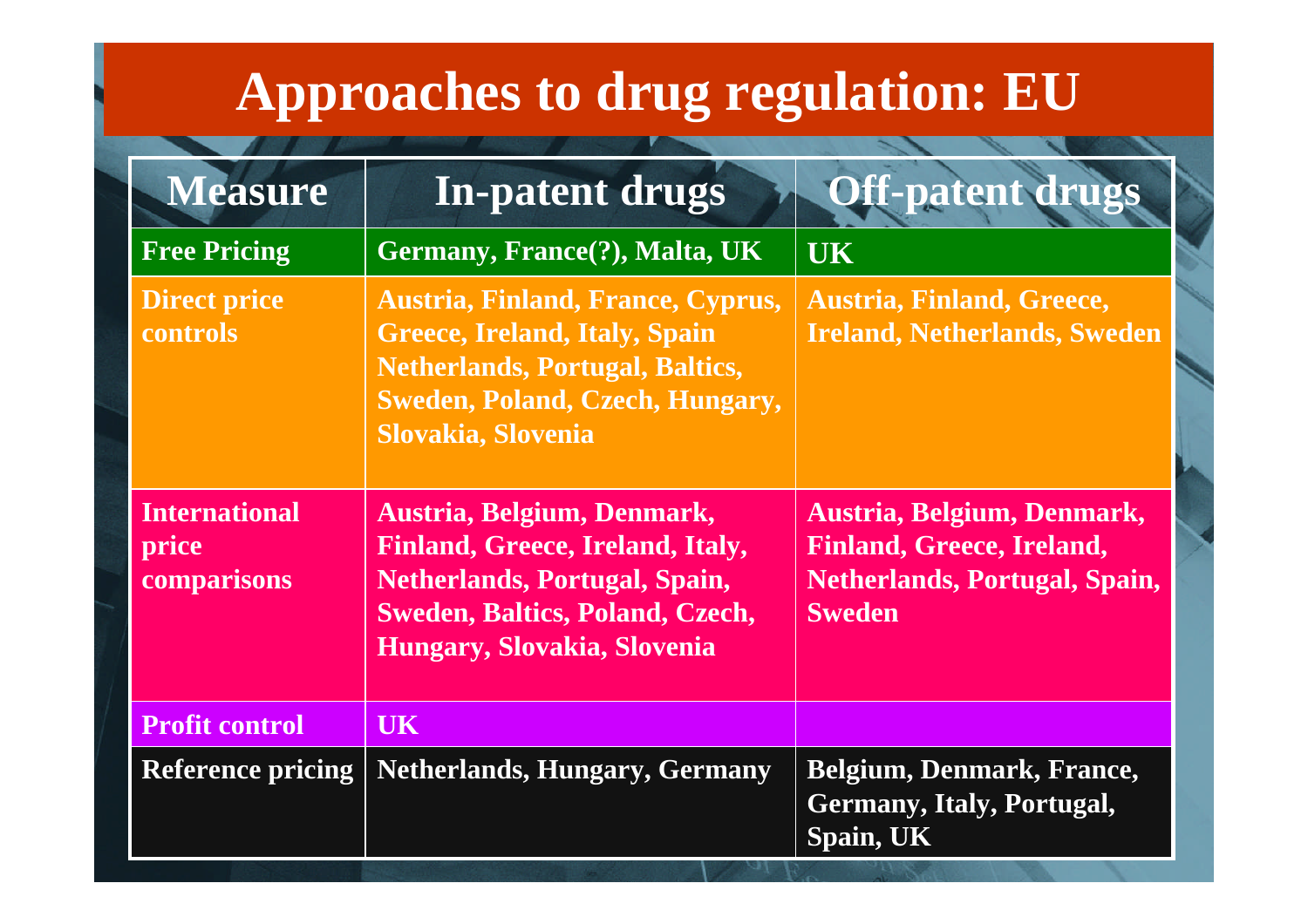## **Price Determinants**

#### **A regulator's perspective**

- **1. Scientific criteria & assessment of therapeutic benefit**
	- **What is innovation?**
- **2. Economic criteria**
	- **Price control (RPI-X, Cost-plus, average pricing, cross-country referencing)**
	- **Budgets, Paybacks, Clawback**
	- **Assessment of (clinical) cost effectiveness**
- **3. Industrial policy (good citizenship approach)**
	- **R&D**
	- **Employment**
	- **Exports**

#### **What type of regulation?**

- **Theoretically, Monopoly Power is controlled through Price Regulation, traditionally through**
	- *Rate of Return (RoR) Regulation*
	- *Price Setting*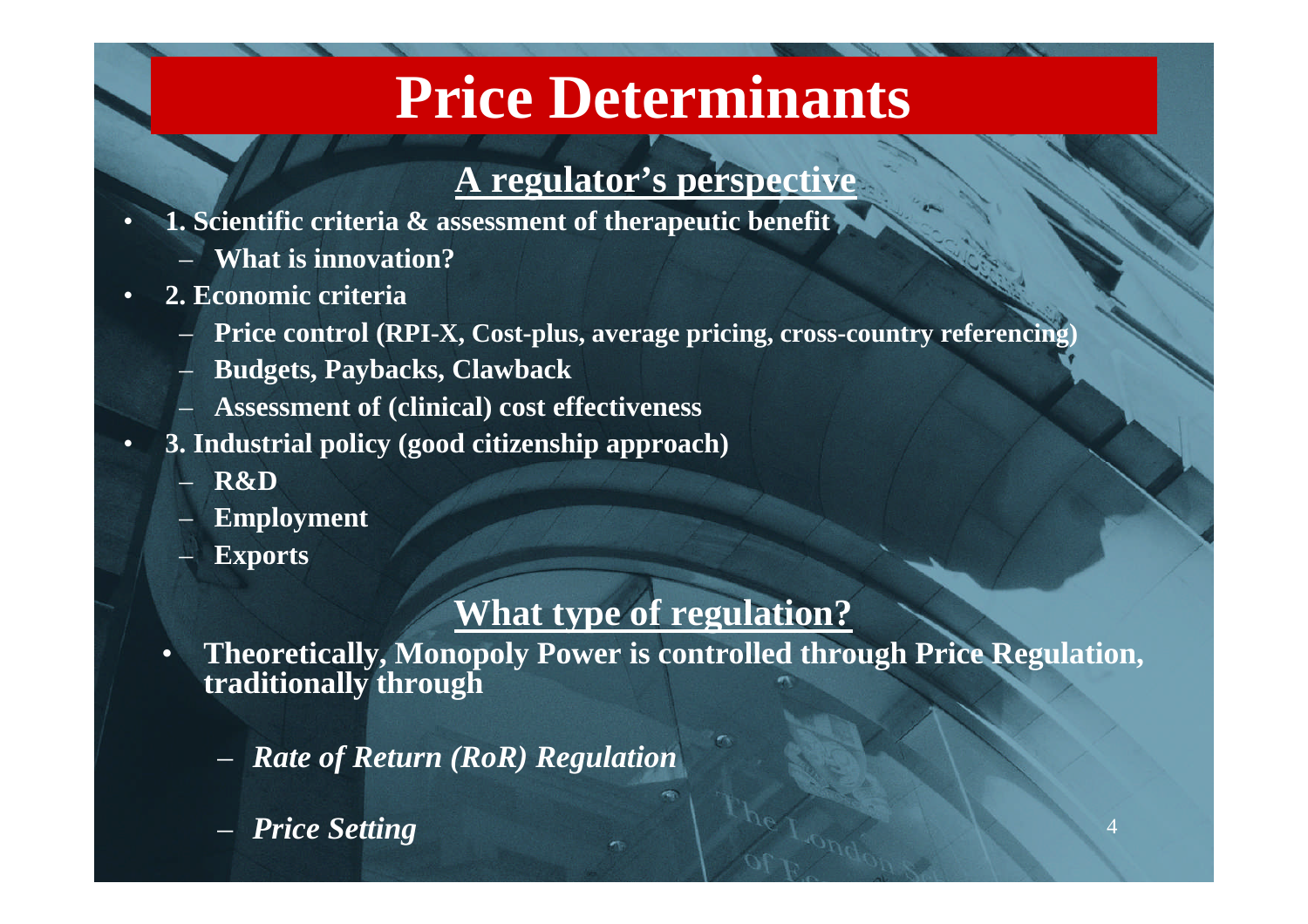## **Rate of Return (RoR) Regulation**

- 'Reasonable' Return on Capital Investment
- Within this range, there is free pricing
- UK PPRS

**What about: 1. Cost control? 2. Access to innovation?**

- Overinvestment in Capital Assets
- Inefficient Operation (Increased Costs Increased Revenue Margin)
- 'Economically Correct Rate of Return' to Enhance Innovation?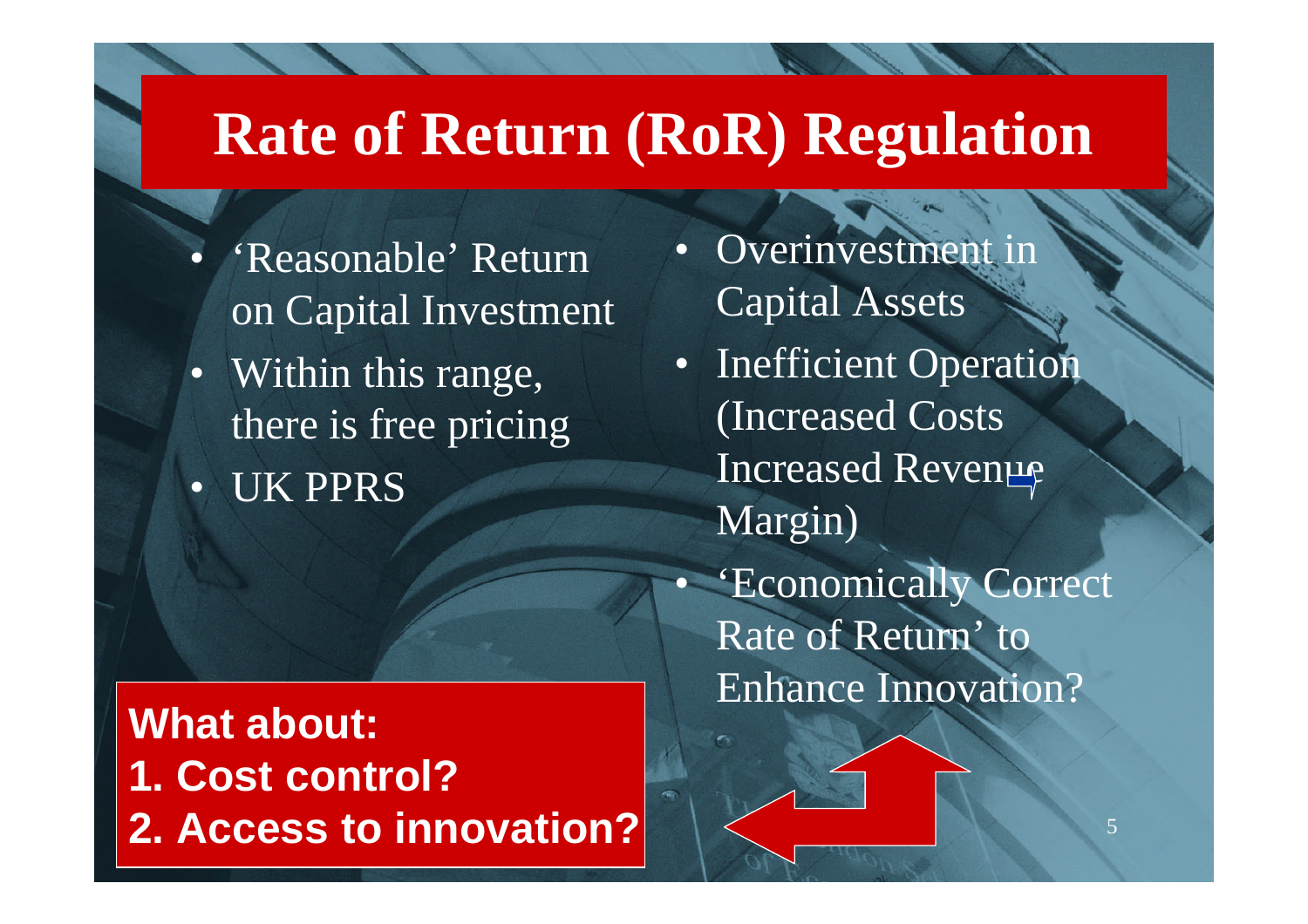## **Price Setting**

- Historical Pricing + Justifiable Cost Increases
- Different variations
- Basic cost
- Cost-plus
- RPI-X
- Inevitable, Arbitrary Categorisation
- Exhaustive Rules Loopholes or Tedious Updating Process
- **Enforcement** Dependent on Resource Potential of Agency

Hungary, Austria, Poland, Slovenia, Croatia, Slovakia, Baltics Country experience: Spain, Portugal, Italy, France, Greece, Czech,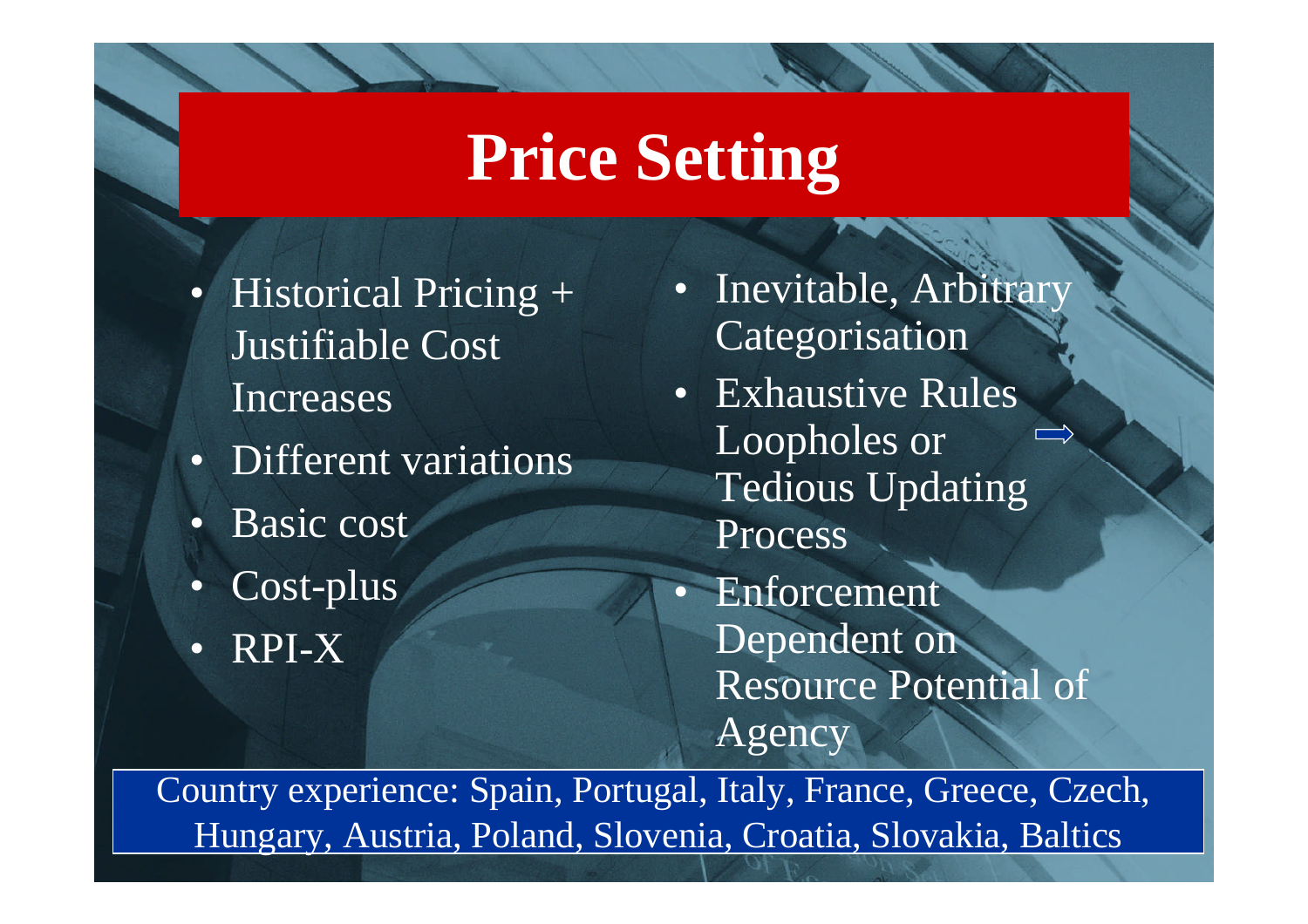#### **Criteria for pharmaceutical reimbursement (EU, Canada)**

| <b>Criteria</b>                      | <b>UK</b>    | <b>GER</b>   | <b>FRA</b>   | <b>SPA</b>   | <b>NET</b>   | <b>POL</b>   | <b>ITA</b>   | <b>CAN</b> |
|--------------------------------------|--------------|--------------|--------------|--------------|--------------|--------------|--------------|------------|
| <b>Clinical</b>                      | $\checkmark$ | $\checkmark$ | $\checkmark$ | $\checkmark$ | V            |              |              |            |
| <b>Budgetary</b>                     | $\sqrt{}$    | $\checkmark$ | $\checkmark$ | $\checkmark$ | $\sqrt{}$    | $\checkmark$ |              |            |
| <b>CEA</b>                           | $\checkmark$ | $\checkmark$ | $\checkmark$ |              | $\checkmark$ |              |              |            |
| <b>Industrial policy</b>             | $\sqrt{}$    | $\checkmark$ | $\checkmark$ | $\checkmark$ |              |              |              |            |
| <b>Defining who</b><br>benefits most | $\sqrt{}$    | $\checkmark$ | $\checkmark$ | $\checkmark$ | $\checkmark$ | $\sqrt{}$    | $\checkmark$ |            |
| <b>Volume</b>                        | $\sqrt{2}$   | $\checkmark$ | $\checkmark$ | $\sqrt{}$    | $\checkmark$ | $\sqrt{2}$   | $\checkmark$ |            |
| <b>Foreign prices</b>                | $\sqrt{2}$   | $\checkmark$ | $\checkmark$ | $\checkmark$ | <b>V</b>     | $\checkmark$ | $\checkmark$ |            |
| <b>OTC</b> exclusion                 | $\checkmark$ | $\checkmark$ |              | $\sqrt{}$    | $\sqrt{}$    |              | $\sqrt{}$    |            |
| <b>Tender</b>                        | $\sqrt{2}$   | $\checkmark$ | S            | $\checkmark$ | $\sqrt{}$    |              |              |            |

- Evidence-based reimbursement
- Negotiation on the basis of multiple criteria
- Policies differ depending on national priorities
- Reference pricing is often used esp. in patent-expired products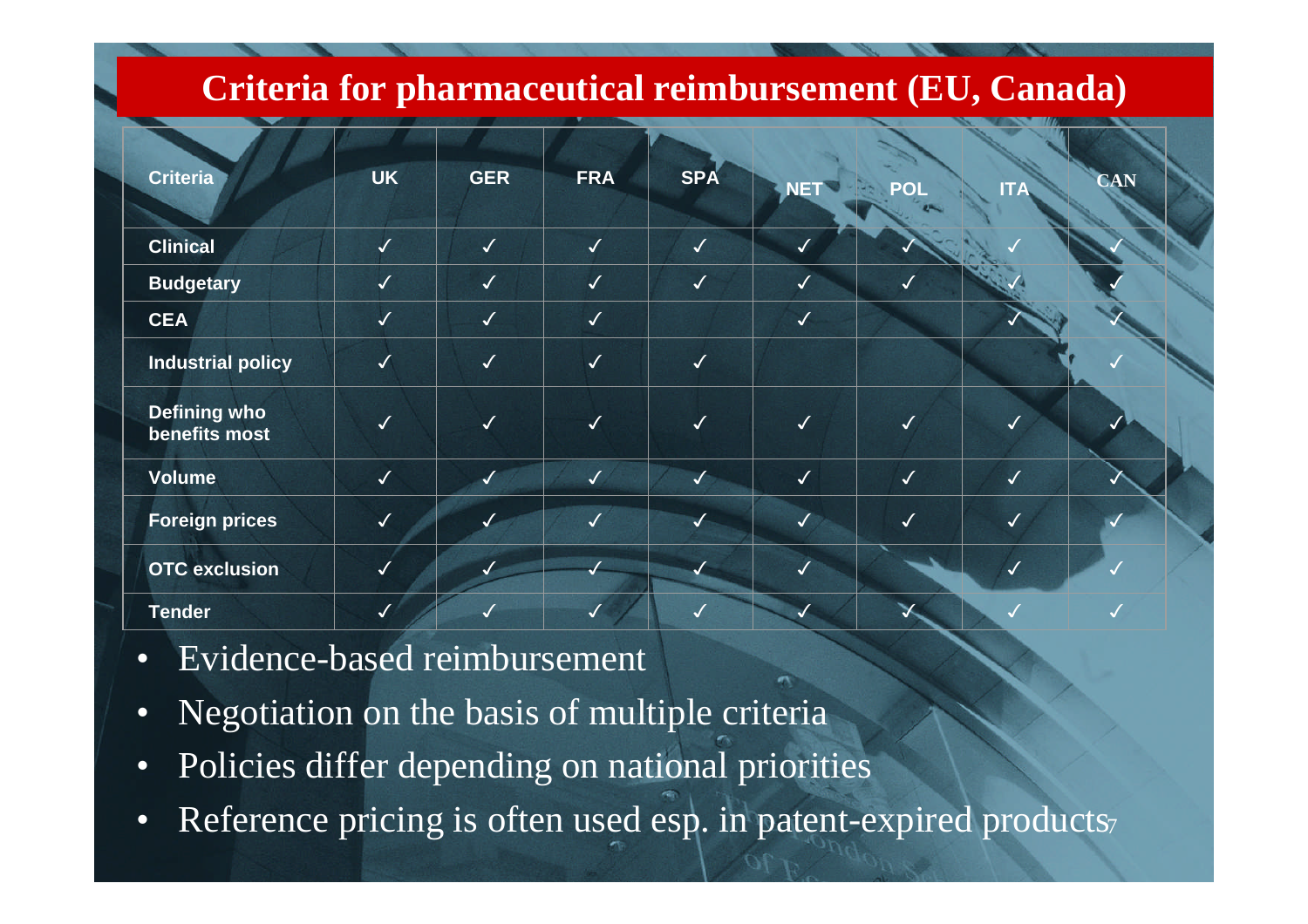### **Policies on the proxy-demand: Physicians**

| <b>Criteria</b>                | <b>UK</b>    | <b>GER</b> | <b>FRA</b>   | <b>ITA</b>   | <b>SPA</b>       | DEÑ                     | POI       | NET          |
|--------------------------------|--------------|------------|--------------|--------------|------------------|-------------------------|-----------|--------------|
|                                |              |            |              |              |                  |                         |           |              |
| <b>Monitoring Rx</b>           | $\checkmark$ | $\sqrt{}$  | J            | $\sqrt{}$    | $\sqrt{}$        | $\checkmark$            |           |              |
| <b>Audit Rx</b>                | $\checkmark$ | $\sqrt{2}$ | $\checkmark$ | $\sqrt{2}$   |                  | J                       |           |              |
| <b>CE Rx</b>                   | V            |            | $\checkmark$ | $\checkmark$ | $\sqrt{}$        | $\overline{\sqrt{ }}$   | $\sqrt{}$ |              |
| <b>EBM Rx</b>                  | $\sqrt{}$    | J          | $\sqrt{}$    | $\checkmark$ | $\boldsymbol{J}$ | $\overline{\checkmark}$ | Y         |              |
| <b>Budgets</b>                 | $\checkmark$ | $\sqrt{}$  | $\checkmark$ |              |                  |                         |           | $\checkmark$ |
| <b>Financial</b><br>incentives | $\sqrt{}$    | √          | √            |              |                  |                         |           |              |

- Gradual focus of drug policy on physician Rx
- This is achieved through a multiplicity of policies which are in many cases followed and observed
- Policy enforcement is more important than policy adoption
- Role of IT and organisations monitoring Rx is key
- Policies frequently involve incentives or disincentives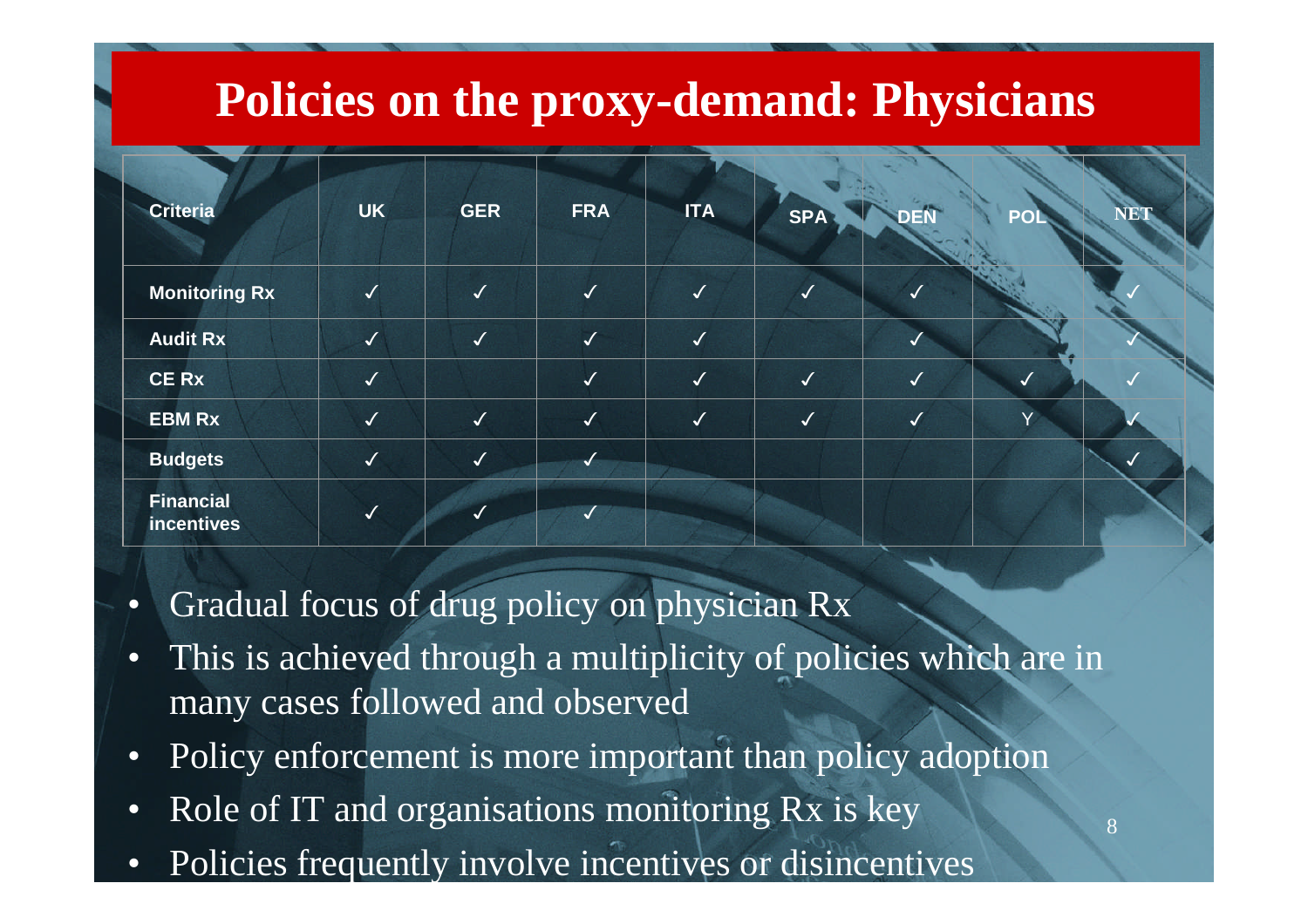### **Pricing and reimbursement of pharmaceuticals in Europe: trends and conclusions**

Panos Kanavos LSE Health 9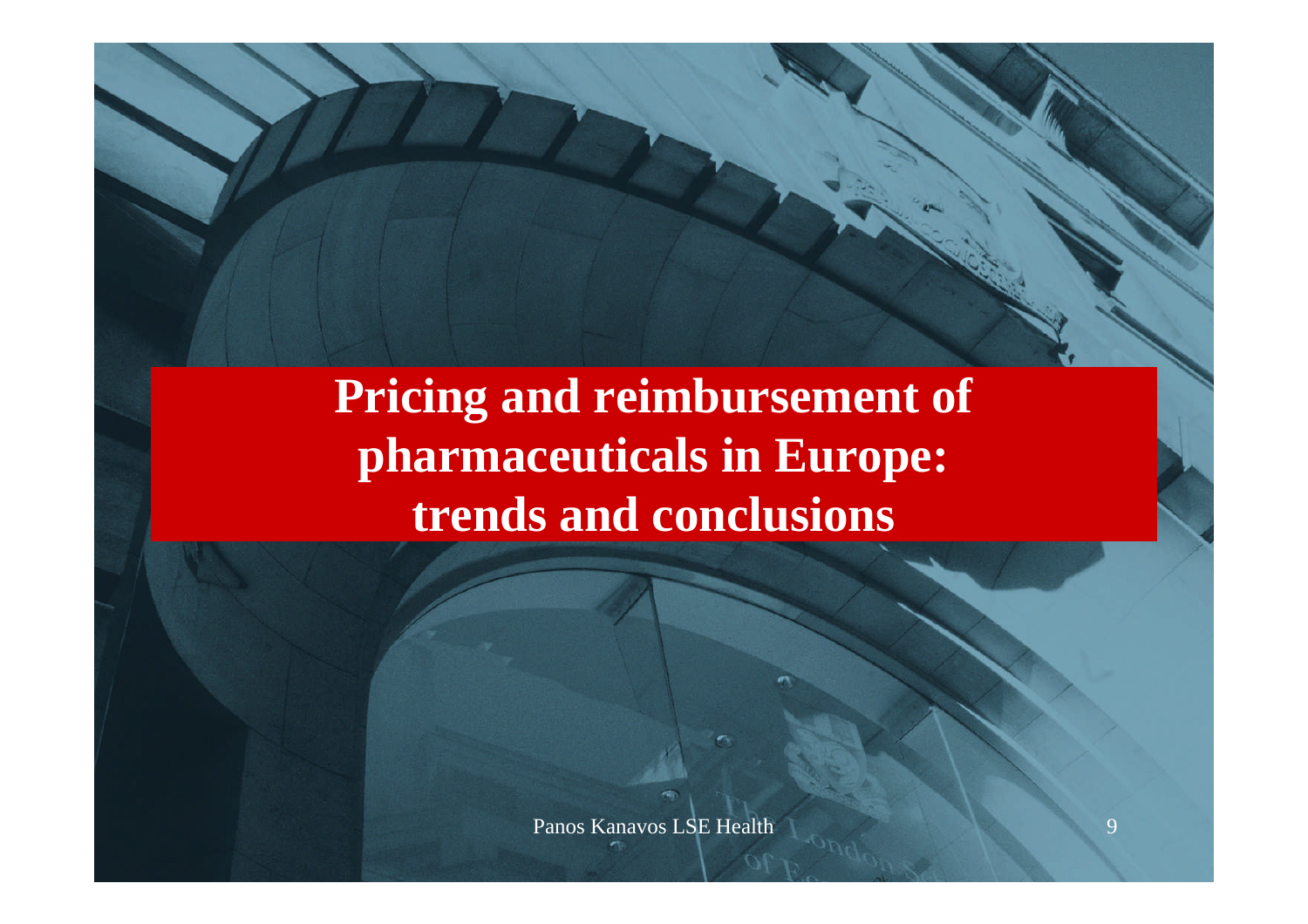#### **1. Regulatory Practices Intensify**

**Initially, emphasis was on supplyside measures, i.e. price (price control, cost-plus, price cut, price averaging, reference pricing)**

**Demand-side measures have attracted a lot of attention over the past 10 years: focus on Rx habits of physicians, dispensing patterns of pharmacists, consumer power, and incentive structures**

- **Evidence-based medicine**
- **Budget-impact analysis**
- **Value for money**
- **Decentralisation**

given fluctuations in policy **Overall a very complex environment with the need of continuous adaptation to new circumstances**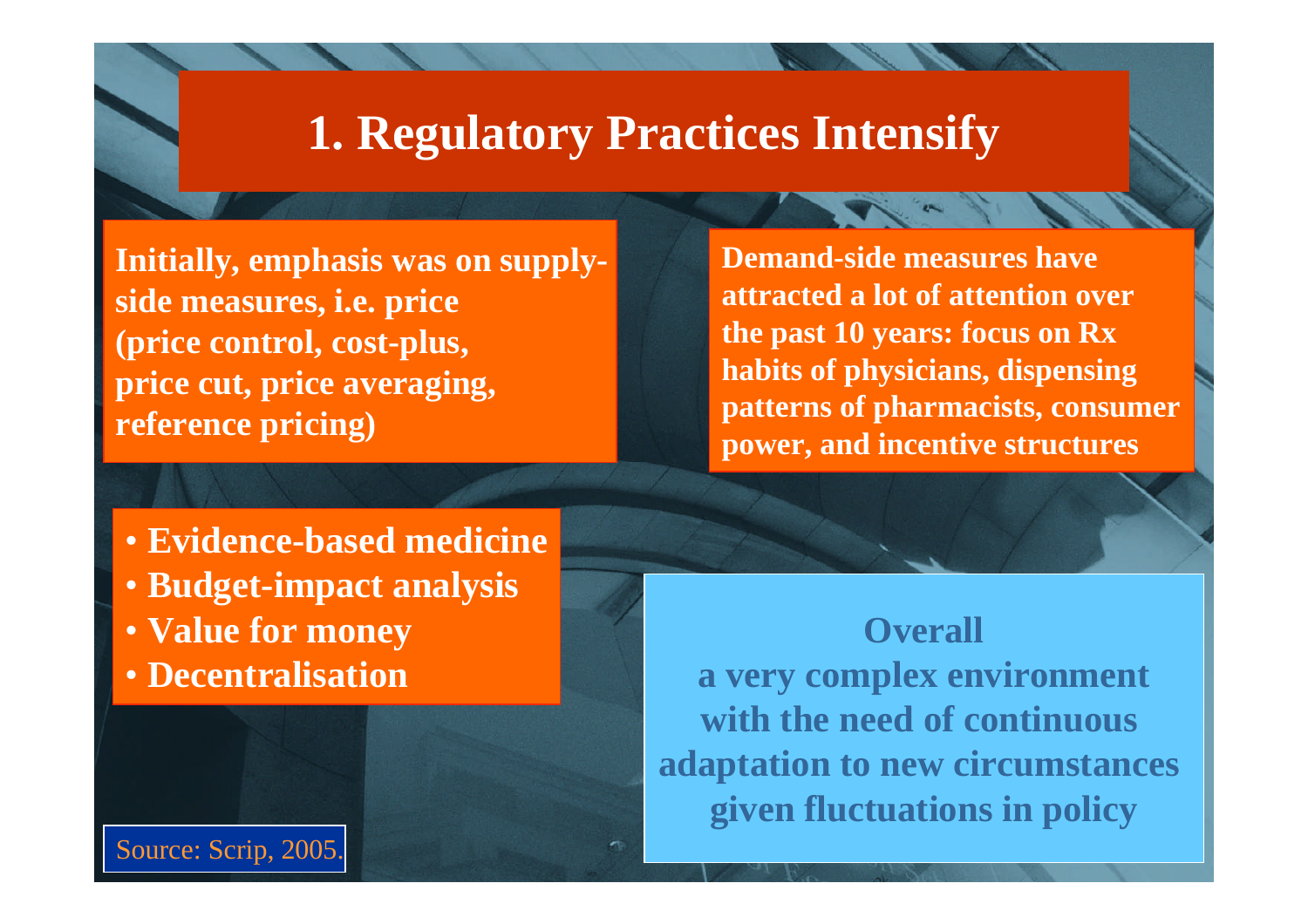### **2. Defining Eligibility for Public Reimbursement**

**Assessing technologies and restricting number of beneficiaries**

**NICE (UK)**

**Risk-sharing programmes and central funding**

**Public agencies in Europe** **Acetylcholinesterase inhibitors (AChEI) received positive technology appraisal in 2001...**

**"Donepezil, Rivastigmine and Galantamine should be made available in the NHS as one component of the management of those people with mild and moderate Alzheimer's disease…"**

**BUT…**

**received a provisional negative reappraisal in '05.**

> **Targeted treatments in most (European countries)**

Panos Kanavos LSE Health 11 **Tougher environment and fixed budgets**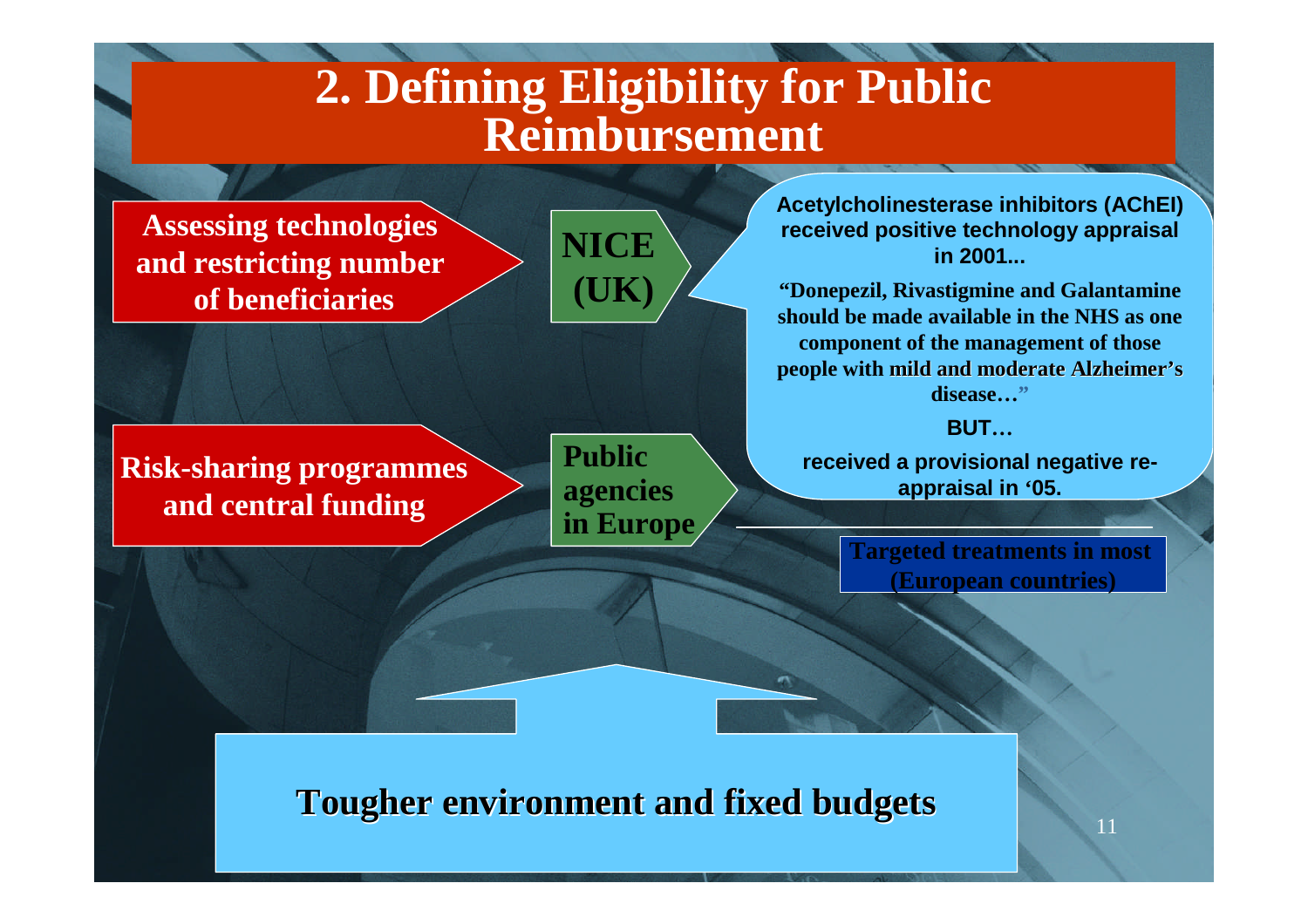### **3. Health Economics "Fourth Hurdle" Determines Market Access**

#### **Current standard**

- **England & Wales (NICE)**
- **The Netherlands**
- **Finland**
- **Denmark**
- **Sweden**
- **Norway**
- **Switzerland**
- **Portugal**
- **Baltic states**
- **Italy**

#### **Future implementation**

- **Germany?**
- **France**
- **Hungary**
- **Czech Republic**
- **Greece**
- **Spain**
- **Poland**

**Evidence-based purchasing and clinical cost-effectiveness: significant current and future uptake, but differences in implementation**

12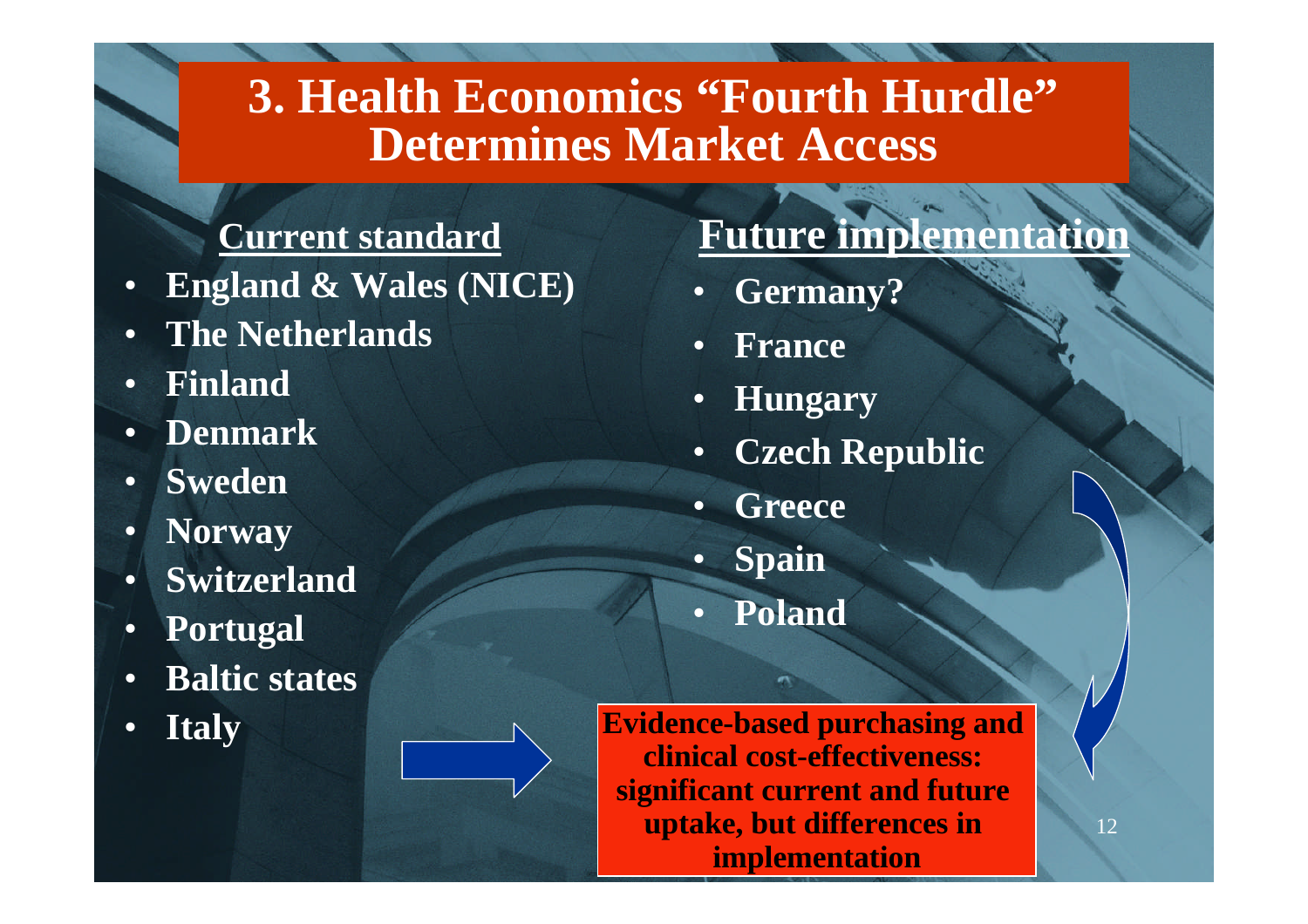### **4. Flexible Pricing Arrangements in Return for Controlled Use**

**Example: Targeted treatments (***trastuzumab***) Herceptin™ (***rituximab***) Mab Thera™ (***iminitab***) Gleevec™ (***cetuximab***) Erbitux™**

**<u>Germany</u>** targeted therapies **are not included in the Richtgrösse (drug budgets for physicians); as a result physicians can prescribe without restrictions**



**In France, Mab Thera and Herceptin are paid over and above the DRG system; only specialists can prescribe; the others are included in the budget**

**In the UK, NICE has appraised all the above; number of patients is controlled tightly**

 $\frac{1}{2}$ **In Sweden, there is price negotiation and discounts given; conditional reimbursement Granted for 2 years, followed by re-evaluation and observational study**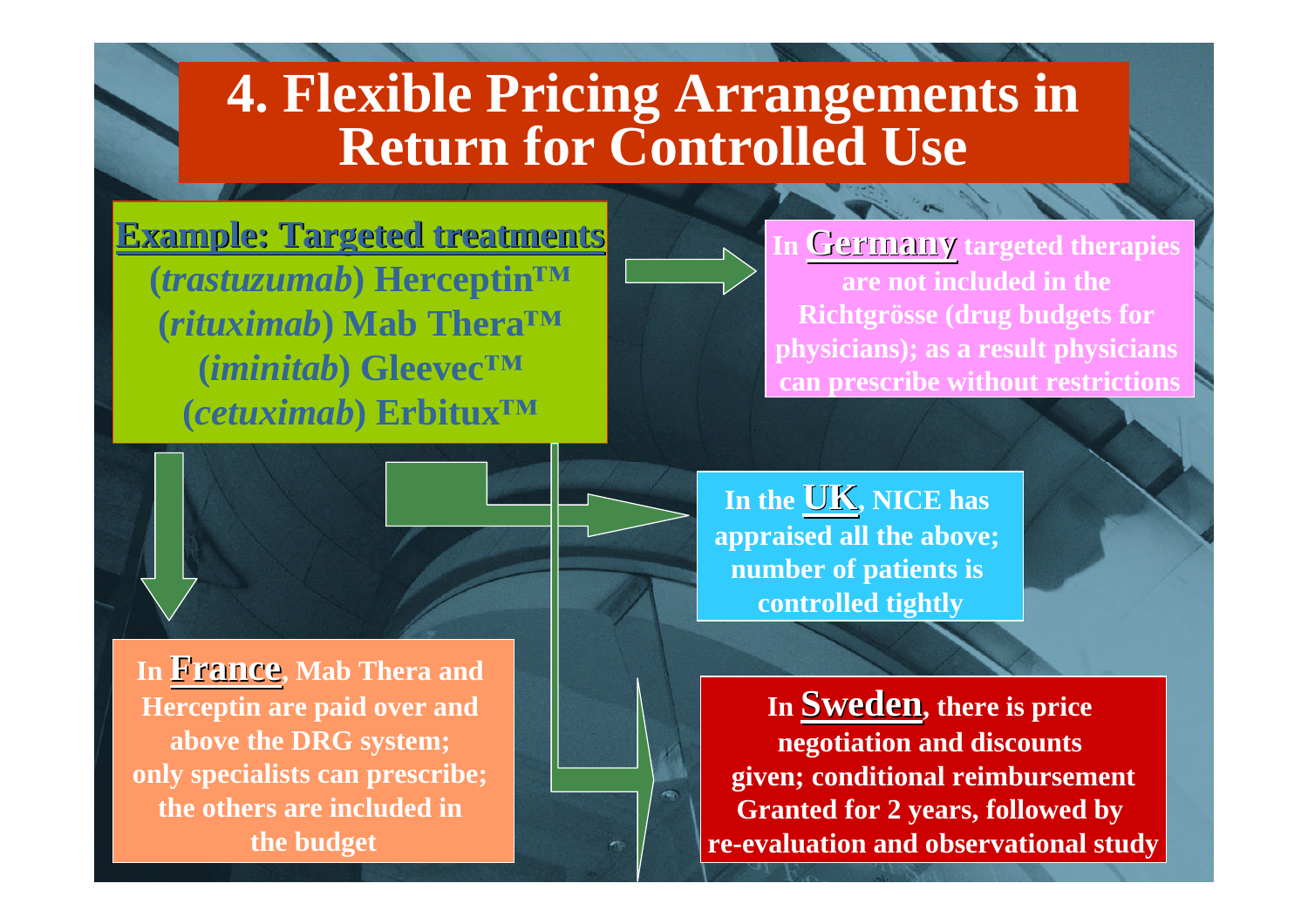### **5. Europe: Continued Fragmentation and Diversity in P&R Systems**

**18798 17720**

**Netherlands**

**Germany**

**5902 0**

**40692**

**55887 UK**

**0**

**97965**

| <b>Measure</b>                               | In-patent drugs                                                                                                                                                              | <b>Off-patent drugs</b>                                                                                          |
|----------------------------------------------|------------------------------------------------------------------------------------------------------------------------------------------------------------------------------|------------------------------------------------------------------------------------------------------------------|
| <b>Free Pricing</b>                          | Germany, France(?), Malta, UK                                                                                                                                                | <b>UK, Germany, the</b><br><b>Netherlands</b>                                                                    |
| <b>Direct price</b><br>controls              | Austria, Finland, France, Cyprus,<br>Greece, Ireland, Italy, Spain<br><b>Netherlands, Portugal, Baltics,</b><br><b>Sweden, Poland, Czech, Hungary,</b><br>Slovakia, Slovenia | <b>Austria, Finland, Greece,</b><br><b>Ireland, Netherlands,</b><br><b>Sweden</b>                                |
| <b>International</b><br>price<br>comparisons | Austria, Belgium, Denmark,<br>Finland, Greece, Ireland, Italy,<br><b>Netherlands, Portugal, Spain,</b><br>Sweden, Baltics, Poland, Czech,<br>Hungary, Slovakia, Slovenia     | Austria, Belgium, Denmark,<br><b>Finland, Greece, Ireland,</b><br><b>Netherlands, Portugal,</b><br>Spain, Sweden |
| <b>Profit control</b>                        | UK                                                                                                                                                                           |                                                                                                                  |
| <b>Reference</b><br>pricing                  | <b>Netherlands, Hungary, Germany</b>                                                                                                                                         | Belgium, Denmark, France,<br>Germany, Italy, Portugal,<br>Spain, UK                                              |

**There are 25 different systems of P&R with different requirements and different assessment criteria; most frequently, multiple policies co-exist in each country**

**469450**

**0 100000 200000 300000 400000 500000 600000**

**Insurance Pharmacy Importers**

 $\frac{300}{100}$ 

**One of the results of fragmentation & differential policies is parallel trade, benefiting the distribution chain and harming the R&D based industry**

**Source: London School of Economics, 2004.**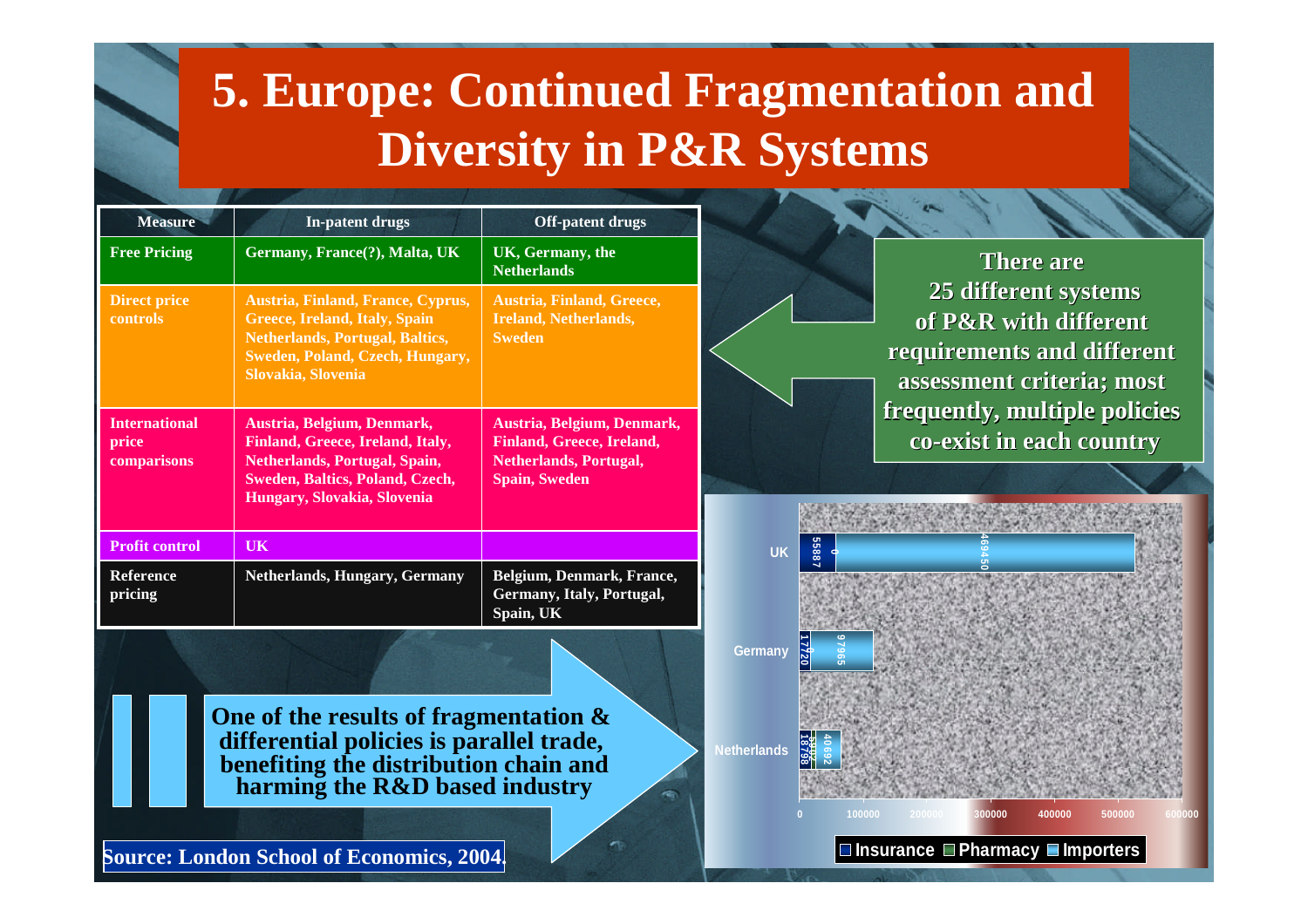#### **6. Europe: Certain stakeholders Continue to Benefit Disproportionately From the Pharmaceutical Value Chain**